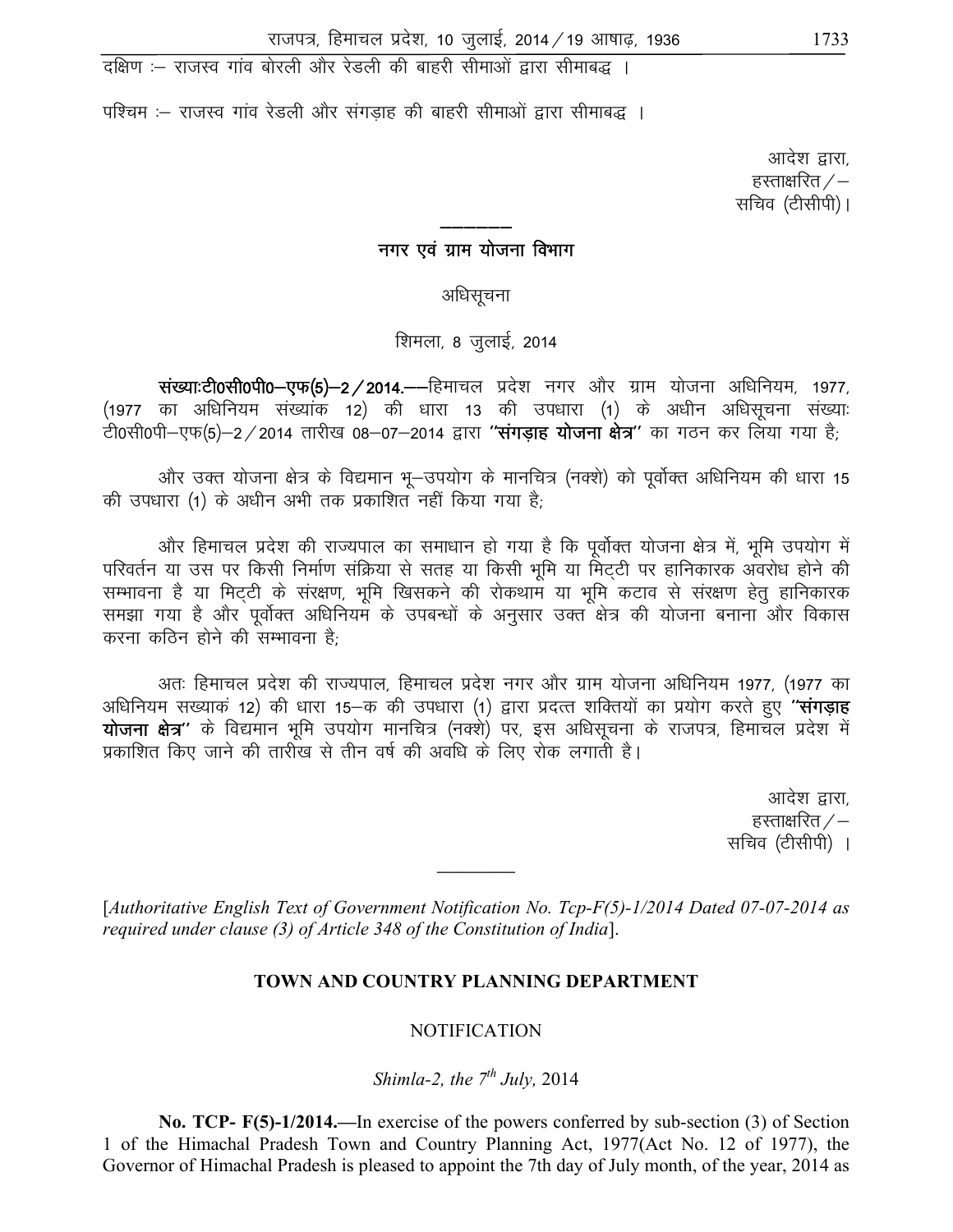the day on which the provisions of aforesaid Act shall come into force in the following Revenue villages of Tehsil Baijnath, District Kangra, Himachal Pradesh, as per specifications below:—

| Sr. | Name of Revenue     | Hadbast | Area (in  | Population   |
|-----|---------------------|---------|-----------|--------------|
| No. | Village             | No.     | Hectares) | (2011Census) |
| 1.  | Kasba               | 871     | 88        | 1861         |
| 2.  | Baijnath            | 870     | 70        | 2349         |
| 3.  | Gankheter           | 869     | 68        | 721          |
| 4.  | Ghartholi           | 1023    | 97        | 1956         |
| 5.  | Pandtehar           | 872     | 80        | 696          |
| 6.  | Ustehar             | 875     | 98        | 909          |
| 7.  | Paprola Khas        | 820     | 46        | 860          |
| 8.  | Kasba Paprola       | 822     | 58        | 822          |
| 9.  | Nagan               | 826     | 64        | 835          |
| 10. | Koti                | 823     | 142       | 1698         |
| 11. | Jherkher            | 825     | 9         | 774          |
| 12. | Khatrehar           | 829     | 22        | 958          |
| 13. | Kharanal            | 819     | 123       | 660          |
| 14. | Malgota             | 827     | 84        | 613          |
| 15. | Pandtehar           | 821     | 65        | 688          |
| 16. | <b>Bheth Jhikli</b> | 817     | 318       | 1715         |
| 17. | Dhar Baggi          | 1025    | 273       | 233          |
| 18. | Majehrna Khas       | 779     | 118       | 1016         |
|     | Total               |         | 1823      | 19364        |

### **SPECIFICATIONS**

By order,  $Sd$ <sup>-</sup> *Secretary (TCP).* 

[*Authoritative English Text of Government Notification No. TCP-F(5)-1/2014 dated 07-07-2014 as required under Clause (3) of Article 348 of the Constitution of India*].

 $\frac{1}{2}$ 

### **TOWN AND COUNTRY PLANNING DEPARTMENT**

### **NOTIFICATION**

# *Shimla-2, 7th July, 2014*

 **No. TCP- F(5)-1/2014.—**In exercise of the powers conferred by sub-section-(1) of Section-13 of the Himachal Pradesh Town and Country Planning Act, 1977 (Act No.12 of 1977), the Governor of Himachal Pradesh is pleased to constitute the "**Baijnath-Paprola Planning Area**"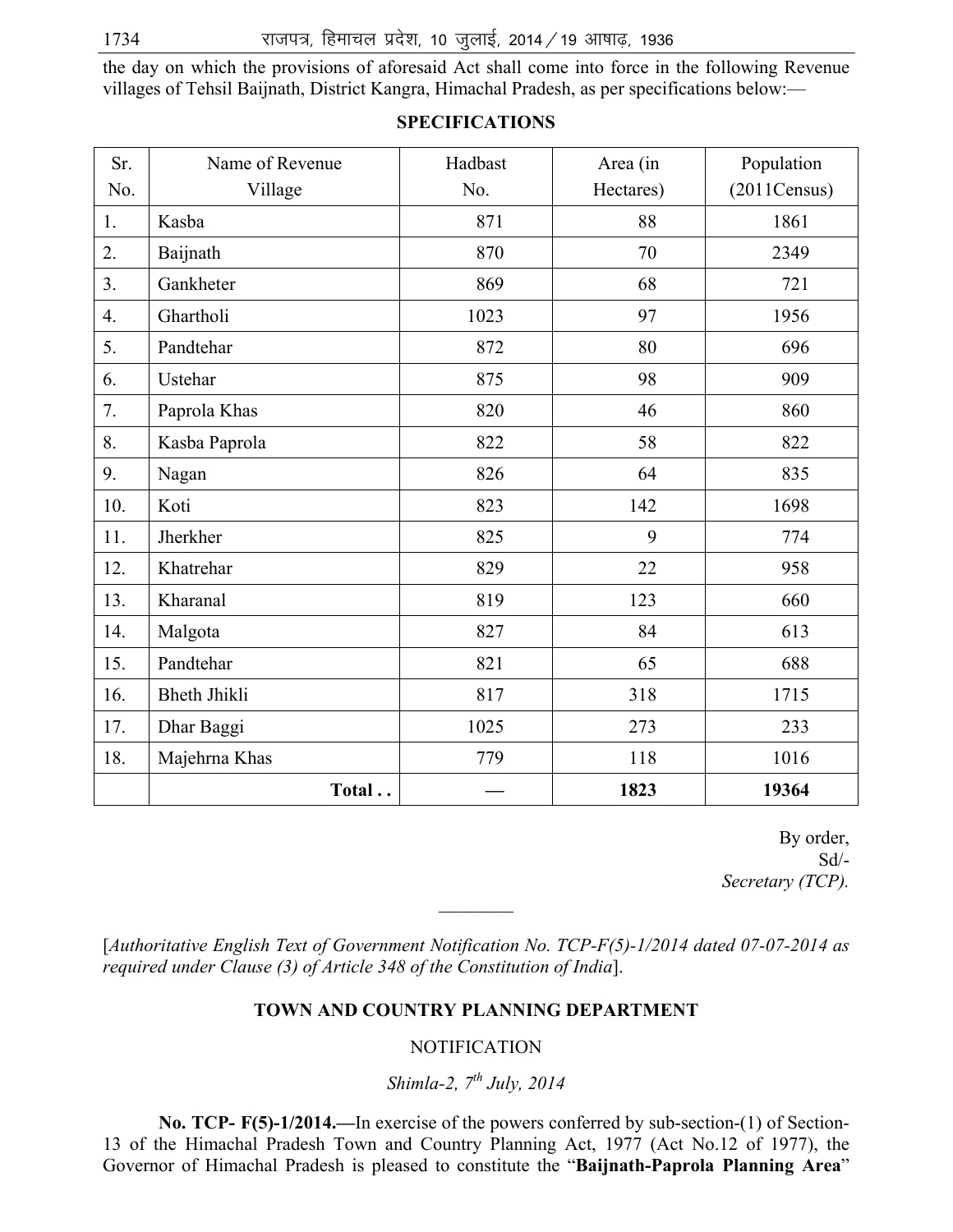which will comprise of the following Revenue Villages of Tehsil Baijnath, District Kangra, Himachal Pradesh, as per specifications below:—

| Sr. | Name of Revenue     | Hadbast | Area (in  | Population   |
|-----|---------------------|---------|-----------|--------------|
| No. | Village             | No.     | Hectares) | (2011Census) |
| 1.  | Kasba               | 871     | 88        | 1861         |
| 2.  | Baijnath            | 870     | 70        | 2349         |
| 3.  | Gankheter           | 869     | 68        | 721          |
| 4.  | Ghartholi           | 1023    | 97        | 1956         |
| 5.  | Pandtehar           | 872     | 80        | 696          |
| 6.  | Ustehar             | 875     | 98        | 909          |
| 7.  | Paprola Khas        | 820     | 46        | 860          |
| 8.  | Kasba Paprola       | 822     | 58        | 822          |
| 9.  | Nagan               | 826     | 64        | 835          |
| 10. | Koti                | 823     | 142       | 1698         |
| 11. | Jherkher            | 825     | 9         | 774          |
| 12. | Khatrehar           | 829     | 22        | 958          |
| 13. | Kharanal            | 819     | 123       | 660          |
| 14. | Malgota             | 827     | 84        | 613          |
| 15. | Pandtehar           | 821     | 65        | 688          |
| 16. | <b>Bheth Jhikli</b> | 817     | 318       | 1715         |
| 17. | Dhar Baggi          | 1025    | 273       | 233          |
| 18. | Majehrna Khas       | 779     | 118       | 1016         |
|     | Total               |         | 1823      | 19364        |

### **SPECIFICATIONS**

- North : Upto outer boundary of Mohal Bheth Jhikli Hadbast No.817, Paprola Khas Hadbast No. 820, Khara Nal Hadbast No. 819 and Malgota Hadbast No. 827.
- **East:** Upto the outer boundary of Mohal Gankheter Hadbast No. 869 in continuity of the outer boundary of Mohal Malgota Hadbast No. 827 in north direction, followed by outer boundary of Dhar Baggi Hadbast No. 1025 and Ghartholi Hadbast No. 1023 and upto eastern boundary of Mohal Pandtehar Hadbast No. 872 in south direction.
- **South:** Upto outer boundary of MOhal Pandtehar Hadbast No. 872, Ustehar Hadbast No. 875,Kasba Hadbast No. 871, Kothi Hadbast No. 823 and upto eastern boundary of Mohal Majehrna Khas Hadbast No. 779.
- **West:** Upto outer boundary of Majehrna Khas Hadbast No. 779, Mohal Kothi Hadbast No. 823, Kasba Paprola Hadbast No. 822, Pandtehar Hadbast No. 821 and upto southern boundary of Mohal Bheth Jhikli Hadbast No.817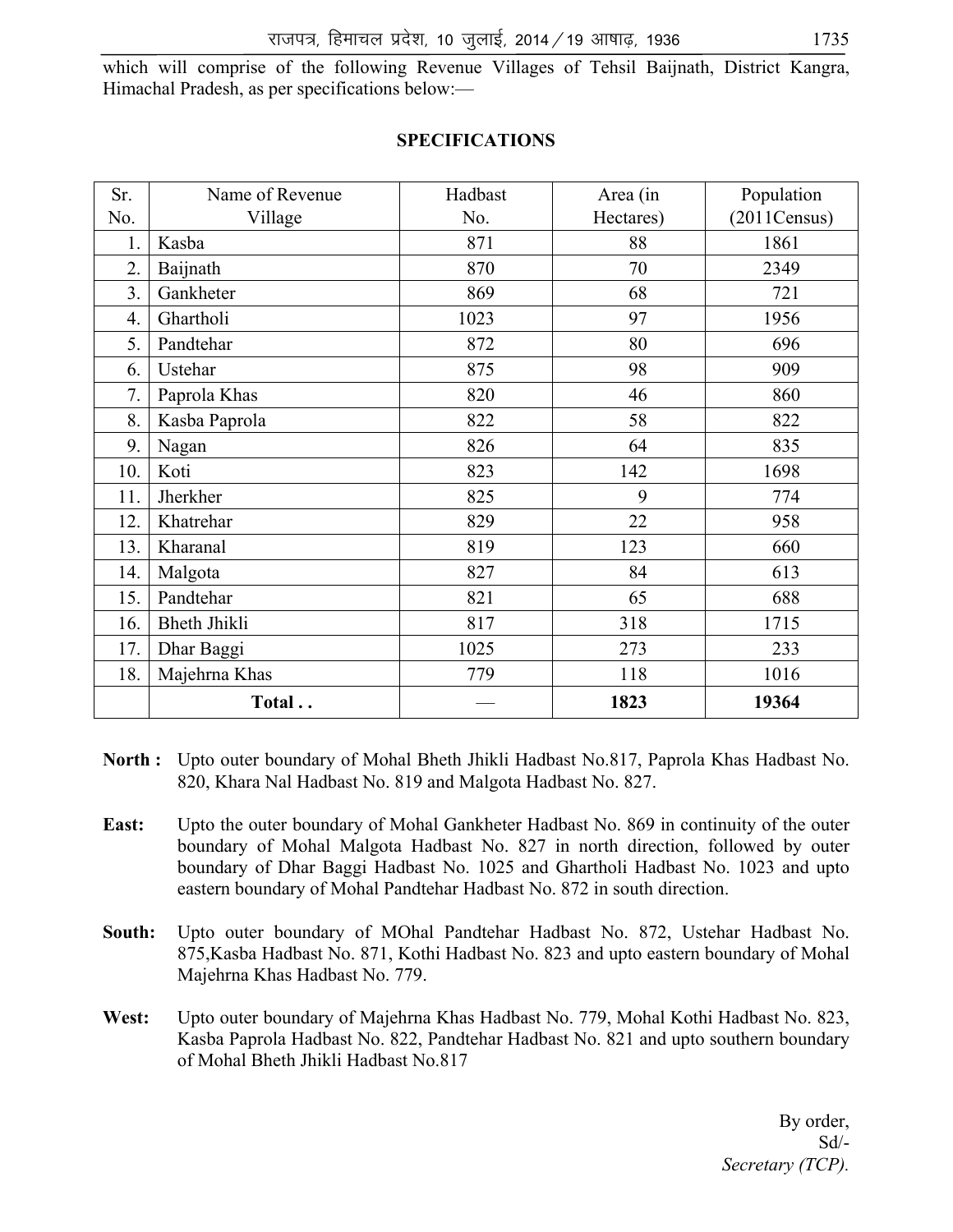[*Authoritative English Text of Government Notification No. Tcp-F(5)-1/2014 Dated 07-07-2014 As required under clause (3) of Article 348 of the Constitution of India*].

### **TOWN AND COUNTRY PLANNING DEPARTMENT**

#### NOTIFICATION

*Shimla-2, 7th July, 2014* 

 **No.TCP-F(5)-1/2014.—**Whereas "**Baijnath-Paprola Planning Area**" has been constituted under subsection (1) of Section -13 of the Himachal Pradesh Town and Country Planning Act, 1977 (Act No 12 of 1977) vide Notification No. TCP-F(5)-1/2014 Dated **07-07-2014**

 And whereas, existing land use map of the said Planning Area has not yet been published under Section- 15(1) of the aforesaid Act ;

 And whereas, the Governor of Himachal Pradesh is satisfied that in the aforesaid Planning Area, the change of land use or any building operation therein is likely to cause injurious disturbance of the surface or any land or soil, or is considered detrimental to the preservation of the soil, prevention of land slips or protection against erosion and is likely to make it difficult to plan and develop the said area in accordance with the provisions of the aforesaid Act;

 Now, therefore, in exercise of the powers conferred by sub - section (1) of Section 15-A of the Himachal Pradesh Town and Country Planning Act, 1977 (Act No. 12 of 1977), the Governor of Himachal Pradesh is pleased to freeze the existing land use map of the " **Baijnath-Paprola Planning Area**" for a period of **three years** from the date of publication of this Notification in the Official Gazette, Himachal Pradesh.

> By order,  $Sd$ <sup>-</sup> *Secretary (TCP).*

### नगर एवं ग्राम योजना विभाग

 $\mathcal{L}_\text{max}$ 

अधिसूचना

## शिमला, 7 जुलाई, 2014

संख्याःटी0सी0पी0-एफ(5)-1/2014.--हिमाचल प्रदेश की राज्यपाल, हिमाचल प्रदेश नगर और ग्राम योजना अधिनियम, 1977 (1977 का अधिनियम संख्यांक 12) की धारा 1 की उपधारा (3) द्वारा प्रदत्त शक्तियों का प्रयोग करते हुए, वर्ष 2014 के जुलाई मास के 07 दिवस को ऐसा दिन नियत करती हैं, जिससे पूर्वोक्त अधिनियम के उपबन्ध, तहसील बैजनाथ, जिला कांगडा, हिमाचल प्रदेश के निम्नलिखित राजस्व गांवों में, निम्न विनिर्देशानुसार प्रवृत होंगे $-$ 

|  | ावानदशन |  |
|--|---------|--|

| क्र0स0 | राजस्व गाव का नाम | हदबस्त सख्या | क्षत्रफल          | जनसंख्या, 2011 की |
|--------|-------------------|--------------|-------------------|-------------------|
|        |                   |              | (हैक्टेयर<br>ਸੇਂ` | जनगणना के अनुसार  |
| . .    | कस्बा             | 871          | 88                | 1861              |
|        | बैजनाथ            | 870          | 70                | 2349              |
| 3.     | गनखतर             | 869          | 68                | 721               |
| -4.    | घरथोली            | 1023         | 97                | 1956              |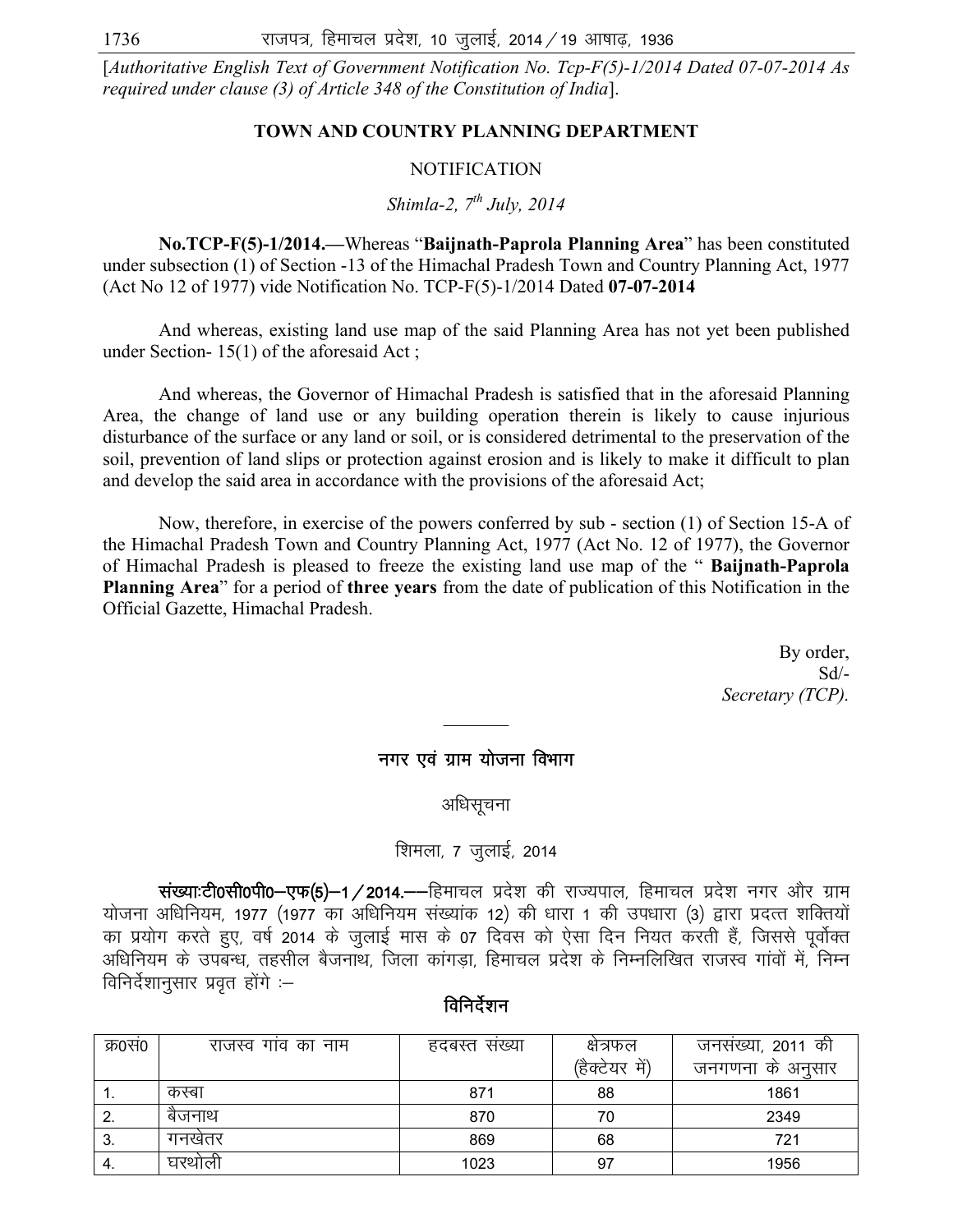राजपत्र, हिमाचल प्रदेश, 10 जुलाई, 2014 / 19 आषाढ, 1936

|     |              | ◡    |                  |       |
|-----|--------------|------|------------------|-------|
| 5.  | पंडतेहड़     | 872  | 80               | 696   |
| 6.  | उस्तेहड़     | 875  | 98               | 909   |
| 7.  | पपरोला खास   | 820  | 46               | 860   |
| 8.  | कस्बा पपरोला | 822  | 58               | 822   |
| 9.  | नागन         | 826  | 64               | 835   |
| 10. | कोठी         | 823  | 142              | 1698  |
| 11. | झीर खेड      | 825  | $\boldsymbol{9}$ | 774   |
| 12. | खतरेहड़      | 829  | 22               | 958   |
| 13. | खडानाल       | 819  | 123              | 660   |
| 14. | मलगोटा       | 827  | 84               | 613   |
| 15. | पंडतेहड़     | 821  | 65               | 688   |
| 16. | भेठ झिकली    | 817  | 318              | 1715  |
| 17. | धार बग्गी    | 1025 | 273              | 233   |
| 18. | मझैरन खास    | 779  | 118              | 1016  |
|     | कुल          |      | 1823             | 19364 |

आदेश द्वारा, हस्ताक्षरित $/-$ सचिव (टीसीपी)।

# नगर एवं ग्राम योजना विभाग

## अधिसूचना

# शिमला, 7 जुलाई, 2014

संख्याःटी0सी0पी0-एफ(5)-1/2014.--हिमाचल प्रदेश की राज्यपाल, हिमाचल प्रदेश नगर और ग्राम रोजना अधिनियम, 1977 (1977 का अधिनियम संख्यांक 12) की धारा 13 की उपधारा (1) द्वारा प्रदत्त शक्तियों<br>का प्रयोग करते हुए, **''बैजनाथ—पपरोला योजना क्षेत्र''** का गठन करती है, जिसमें तहसील बैजनाथ, जिला<br>कांगड़ा, हिमाचल प्रदेश के

## विनिर्देशन

| क्र0सं0 | राजस्व गांव का नाम | हदबस्त सख्या | क्षेत्रफल      | जनसंख्या, 2011 की |
|---------|--------------------|--------------|----------------|-------------------|
|         |                    |              | (हैक्टेयर में) | जनगणना के अनुसार  |
| 1.      | कस्बा              | 871          | 88             | 1861              |
| 2.      | बैजनाथ             | 870          | 70             | 2349              |
| 3.      | गनखेतर             | 869          | 68             | 721               |
| 4.      | घरथोली             | 1023         | 97             | 1956              |
| 5.      | पंडतेहड़           | 872          | 80             | 696               |
| 6.      | उस्तेहड़           | 875          | 98             | 909               |
| 7.      | पपरोला खास         | 820          | 46             | 860               |
| 8.      | कस्बा पपरोला       | 822          | 58             | 822               |
| 9.      | नागन               | 826          | 64             | 835               |
| 10.     | कोठी               | 823          | 142            | 1698              |
| 11.     | झीर खेड            | 825          | 9              | 774               |

1737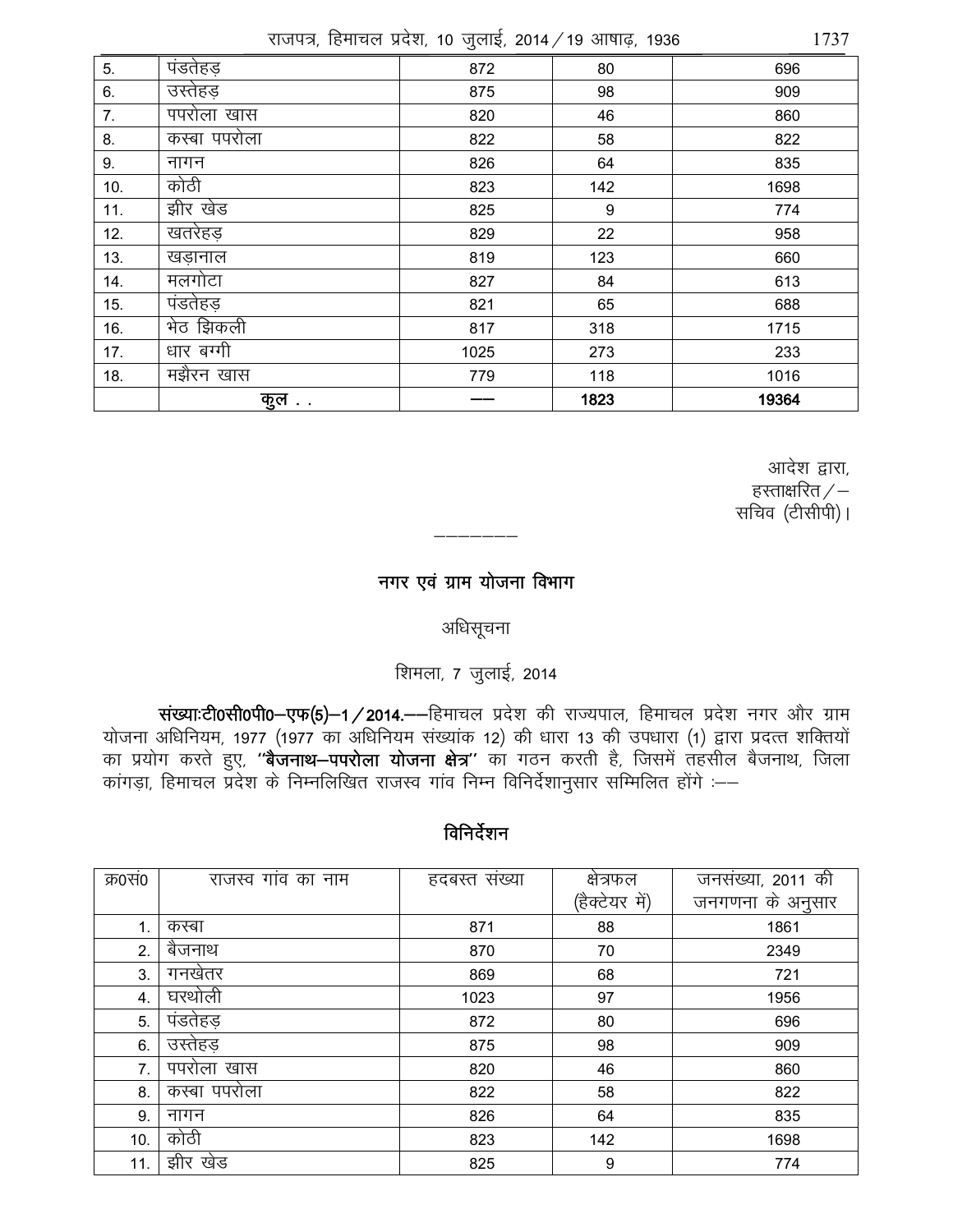| 1738 | राजपत्र, हिमाचल प्रदेश, 10 जुलाई, 2014 ⁄ 19 आषाढ़, 1936 |  |  |  |  |
|------|---------------------------------------------------------|--|--|--|--|
|      |                                                         |  |  |  |  |

| 12. | खतरेहड       | 829  | 22   | 958   |
|-----|--------------|------|------|-------|
| 13. | खडानाल       | 819  | 123  | 660   |
| 14. | मलगाटा       | 827  | 84   | 613   |
| 15. | पडतेहड़      | 821  | 65   | 688   |
| 16. | झिकली<br>ਮਾਰ | 817  | 318  | 1715  |
| 17. | धार बग्गी    | 1025 | 273  | 233   |
| 18. | मझैरन खास    | 779  | 118  | 1016  |
|     | कुल          |      | 1823 | 19364 |

- भेठ झिकली, हदबस्त संख्या 817, पपरोला खास हदबस्त संख्या 820, खडानाल हदबस्त संख्या 819 उत्तर : एवं मलगोटा हदबस्त संख्या 827 की बाहरी सीमा तक ।
- उत्तर दिशा में मोहाल मलगोटा हदबस्त संख्या 827 की बाहरी सीमा के क्रम में मोहाल गनखेतर  $q\bar{q}$  :— हदबस्त संख्या 869, की बाहरी सीमा तक धार बग्गी हदबस्त संख्या 1025, पूर्वी और घरथोली हृदबस्त संख्या 1023 की बाहरी सीमा और दक्षिण दिशा में मोहाल पंडतेहड़ हृदबस्त संख्या 872 की पूर्वी सीमा तक ।
- दक्षिण :– मोहाल पंडतेहड हदबस्त संख्या 872, उस्तेहड हदबस्त संख्या 875 कस्बा हदबस्त संख्या 871, कोठी हृदबस्त संख्या 823 की बाहरी सीमा तक और मोहाल मझैरन खास हृदबस्त संख्या 779 की पूर्वी सीमा तक ।
- **पश्चिम :–** मझैरन खास हदबस्त संख्या 779, मोहाल कोठी हदबस्त संख्या 823, कस्बा पपरोला हदबस्त संख्या 822, पंडतेहड हदबस्त संख्या 821 की बाहरी सीमा तक और मोहाल मेठ झिकली हदबस्त संख्या 817 की दक्षिण सीमा तक ।

आदेश द्वारा. हस्ताक्षरित  $/-$ सचिव (टीसीपी) ।

### नगर एवं ग्राम योजना विभाग

अधिसूचना

#### शिमला, 7 जुलाई, 2014

संख्याःटी0सी0पी0–एफ(5)–1 / 2014.—–हिमाचल प्रदेश नगर और ग्राम योजना अधिनियम, 1977, (1977 का अधिनियम संख्यांक 12) की धारा 13 की उपधारा (1) के अधीन अधिसूचना संख्याः .<br>टी0सी0पी—एफ(5)—1 ⁄ 2014 तारीख **07—07—2014** द्वारा ''**बैजनाथ—पपरोला योजना क्षेत्र''** का गठन कर लिया गया है<sup>.</sup>

और उक्त योजना क्षेत्र के विद्यमान भू-उपयोग के मानचित्र को पूर्वोक्त अधिनियम की धारा 15 की उपधारा (1) के अधीन अभी तक प्रकाशित नहीं किया गया है;

और हिमाचल प्रदेश की राज्यपाल का समाधान हो गया है कि पूर्वोक्त योजना क्षेत्र में, भूमि उपयोग में परिवर्तन या उसमें किसी निर्माण सक्रिया से सतह या किसी भूमि या मिट्टी पर हानिकारक अवरोध होने की सम्भावना है या मिट्टी के संरक्षण, भूमि खिसकने की रोकथाम या भूमि कटाव से संरक्षण हेतु हानिकारक समझा गया है और पूर्वोक्त अधिनियम के उपबन्धों के अनुसार उक्त क्षेत्र की योजना बनाना और विकास करना कठिन होने की सम्भावना है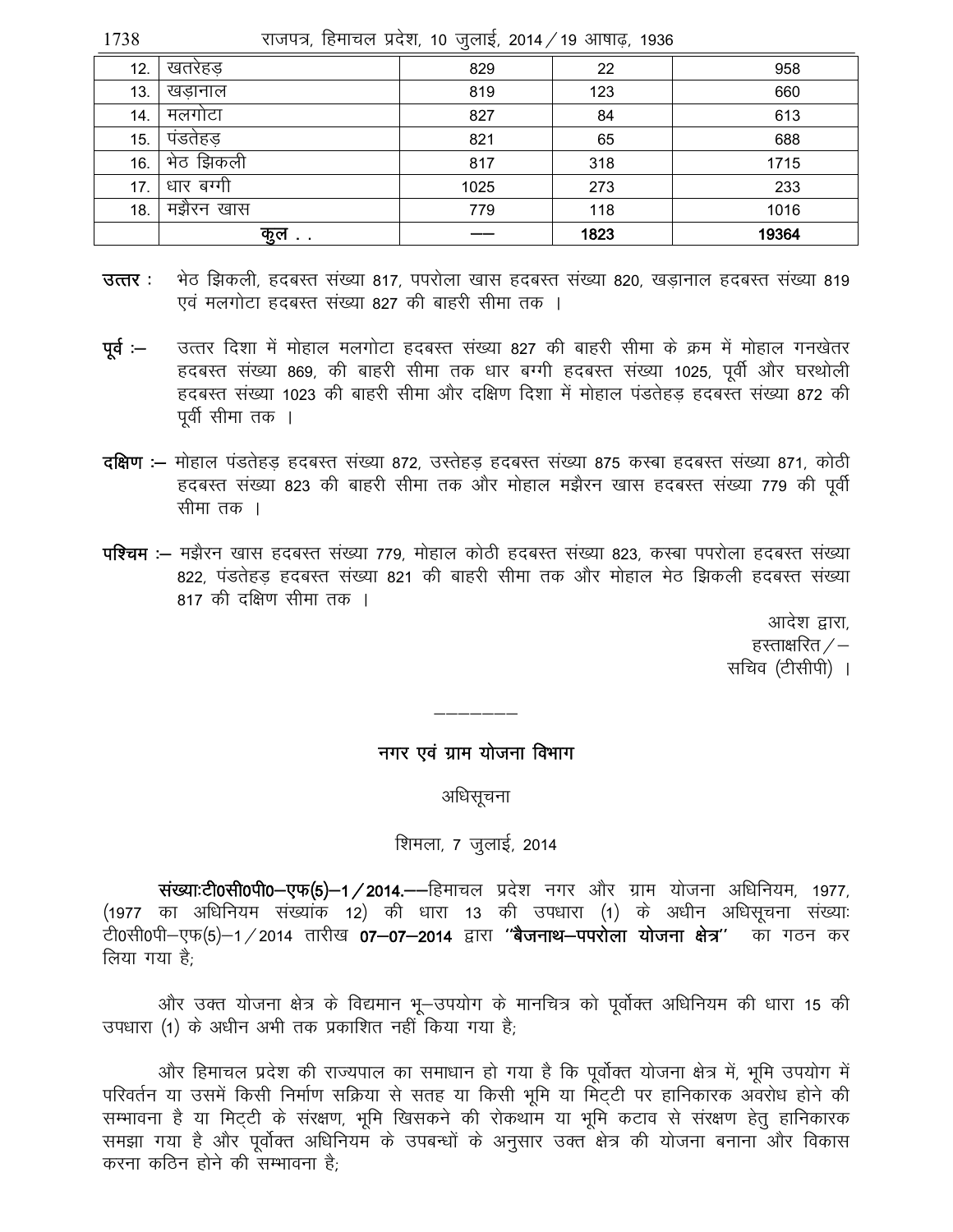,<br>अतः हिमाचल प्रदेश की राज्यपाल, हिमाचल प्रदेश नगर और ग्राम योजना अधिनियम, 1977 (1977 का अधिनियम संख्यांक 12) की धारा 15-क की उपधारा (1) द्वारा प्रदत्त शक्तियों का प्रयोग करते हुए, "बैजनाथ-पपरोला योजना क्षेत्र" के विद्यमान भूमि उपयोग मानचित्र पर, इस अधिसूचना के राजपत्र, हिमाचल प्रदेश में प्रकाशित किए जाने की तारीख से तीन वर्ष की अवधि के लिए रोक लगाती है।

> आदेश द्वारा. हस्ताक्षरित $\angle$ – सचिव (टीसीपी)।

## नगर एवं ग्राम योजना विभाग

———————

अधिसूचना

## शिमला, 7 जुलाई, 2014

संख्याःटी0सी0पी0-एफ(5)-1/2014.--हिमाचल प्रदेश की राज्यपाल, हिमाचल प्रदेश नगर और ग्राम योजना अधिनियम, 1977 (1977 का अधिनियम संख्यांक 12) की धारा 1 की उपधारा (3) द्वारा प्रदत्त शक्तियों का प्रयोग करते हुए, वर्ष 2014 के जुलाई मास के 07 दिवस को ऐसा दिन नियत करती हैं, जिससे पूर्वोक्त अधिनियम के उपबन्ध, तहसील बैजनाथ, जिला कांगडा, हिमाचल प्रदेश के निम्नलिखित राजस्व गाँवों में, निम्न विनिर्देशानसार प्रवत होंगे $-$ 

| क्र0 सं0 | राजस्व गाँव का नाम | हदबस्त संख्या | शित्रफल (हैक्टेयर में) | जनसंख्या, 2011 की<br>जनगणना के अनुसार |
|----------|--------------------|---------------|------------------------|---------------------------------------|
| 1.       | कस्बा              | 871           | 88                     | 1861                                  |
| 2.       | बैजनाथ             | 870           | 70                     | 2349                                  |
| 3.       | गनखेतर             | 869           | 68                     | 721                                   |
| 4.       | घरथोली             | 1023          | 97                     | 1956                                  |
| 5.       | पंडतेहड़           | 872           | 80                     | 696                                   |
| 6.       | उस्तेहड़           | 875           | 98                     | 909                                   |
| 7.       | पपरोला खास         | 820           | 46                     | 860                                   |
| 8.       | कस्बा पपरोला       | 822           | 58                     | 822                                   |
| 9.       | नागन               | 826           | 64                     | 835                                   |
| 10.      | कोठी               | 823           | 142                    | 1698                                  |
| 11.      | झीर खेड            | 825           | 9                      | 774                                   |
| 12.      | खतरेहड़            | 829           | 22                     | 958                                   |
| 13.      | खड़ानाल            | 819           | 123                    | 660                                   |
| 14.      | मलगोटा             | 827           | 84                     | 613                                   |
| 15.      | पंडतेहड़           | 821           | 65                     | 688                                   |

### विनिर्देशन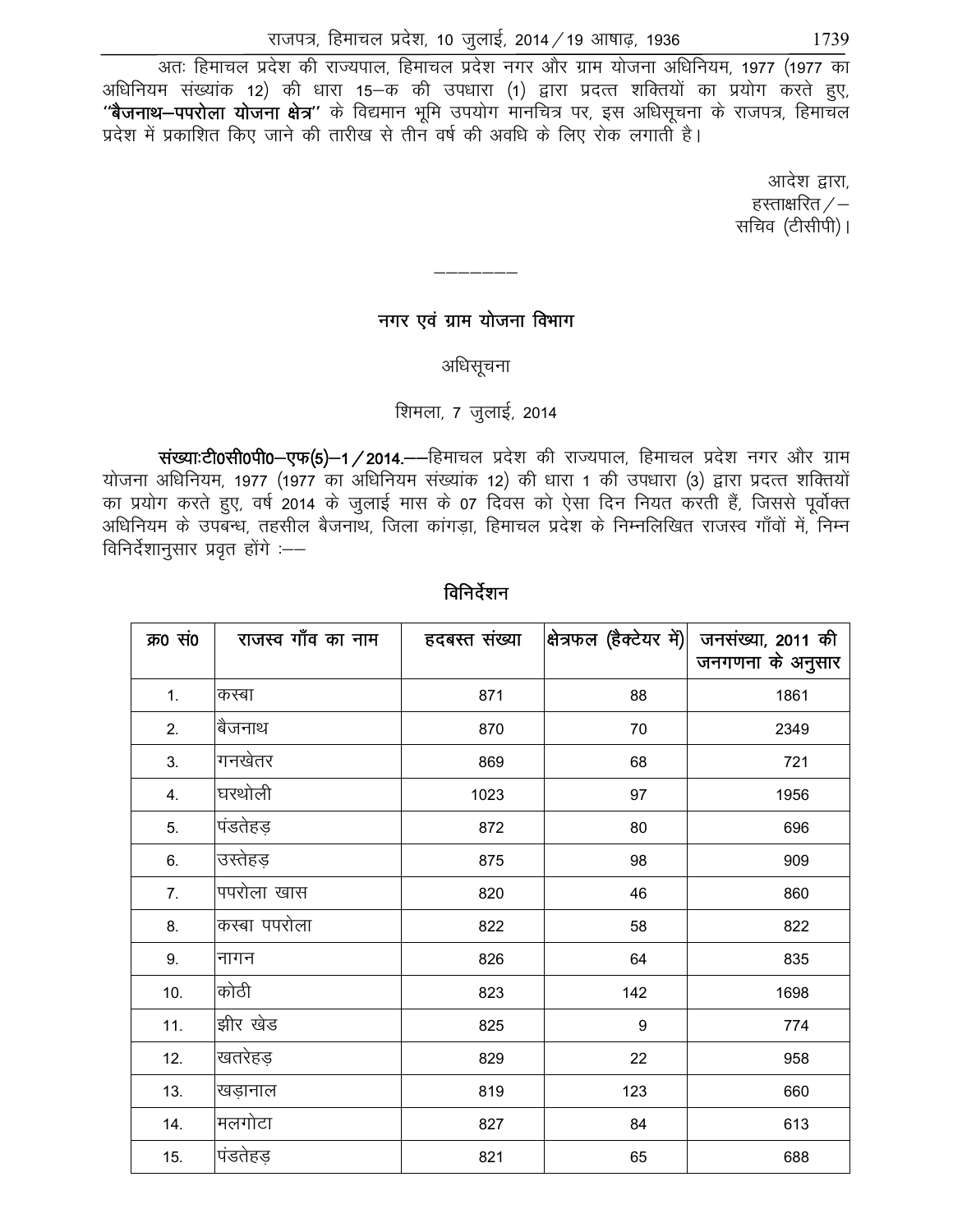1740

राजपत्र, हिमाचल प्रदेश, 10 जुलाई, 2014 / 19 आषाढ़, 1936

| 16. | भिंठ झिकली | 817  | 318  | 1715  |
|-----|------------|------|------|-------|
| 17. | धार बग्गी  | 1025 | 273  | 233   |
| 18. | मझैरन खास  | 779  | 118  | 1016  |
|     | कुल        |      | 1823 | 19364 |

आदेश द्वारा, हस्ताक्षरित $\angle -$ सचिव(टीसीपी)।

## नगर एवं ग्राम योजना विभाग

अधिसूचना

### शिमला, 7 जुलाई, 2014

संख्याःटी0सी0पी0-एफ(5)-1/2014.--हिमाचल प्रदेश की राज्यपाल, हिमाचल प्रदेश नगर और ग्राम योजना अधिनियम, 1977 (1977 का अधिनियम संख्यांक 12) की धारा 13 की उपधारा (1) द्वारा प्रदत्त शक्तियों नामा जाना गाम, लिए होता हो जाना गाम से जाता है। ही नामा से लिए काम से समय होता प्रयास करता हो तो मां<br>का प्रयोग करते हुए, **''बैजनाथ—पपरोला योजना क्षेत्र''** का गठन करती है, जिसमें तहसील बैजनाथ, जिला<br>कांगड़ा, हिमाचल प्रदेश क

| क्र0सं0        | राजस्व गाँव का नाम |      | हदबस्त संख्या   क्षेत्रफल (हैक्टेयर में) | जनसंख्या, 2011 की<br>जनगणना के अनुसार |
|----------------|--------------------|------|------------------------------------------|---------------------------------------|
| 1.             | कस्बा              | 871  | 88                                       | 1861                                  |
| $\overline{2}$ | बैजनाथ             | 870  | 70                                       | 2349                                  |
| 3              | गनखेतर             | 869  | 68                                       | 721                                   |
| 4.             | घरथोली             | 1023 | 97                                       | 1956                                  |
| 5.             | पंडतेहड़           | 872  | 80                                       | 696                                   |
| 6.             | उस्तेहड़           | 875  | 98                                       | 909                                   |
| 7.             | पपरोला खास         | 820  | 46                                       | 860                                   |
| 8.             | कस्बा पपरोला       | 822  | 58                                       | 822                                   |
| 9.             | नागन               | 826  | 64                                       | 835                                   |
| 10.            | कोठी               | 823  | 142                                      | 1698                                  |
| 11.            | झीर खेड            | 825  | $\boldsymbol{9}$                         | 774                                   |
| 12.            | खतरेहड़            | 829  | 22                                       | 958                                   |
| 13.            | खड़ानाल            | 819  | 123                                      | 660                                   |
| 14.            | मलगोटा             | 827  | 84                                       | 613                                   |
| 15.            | पंडतेहड़           | 821  | 65                                       | 688                                   |

विनिर्देशन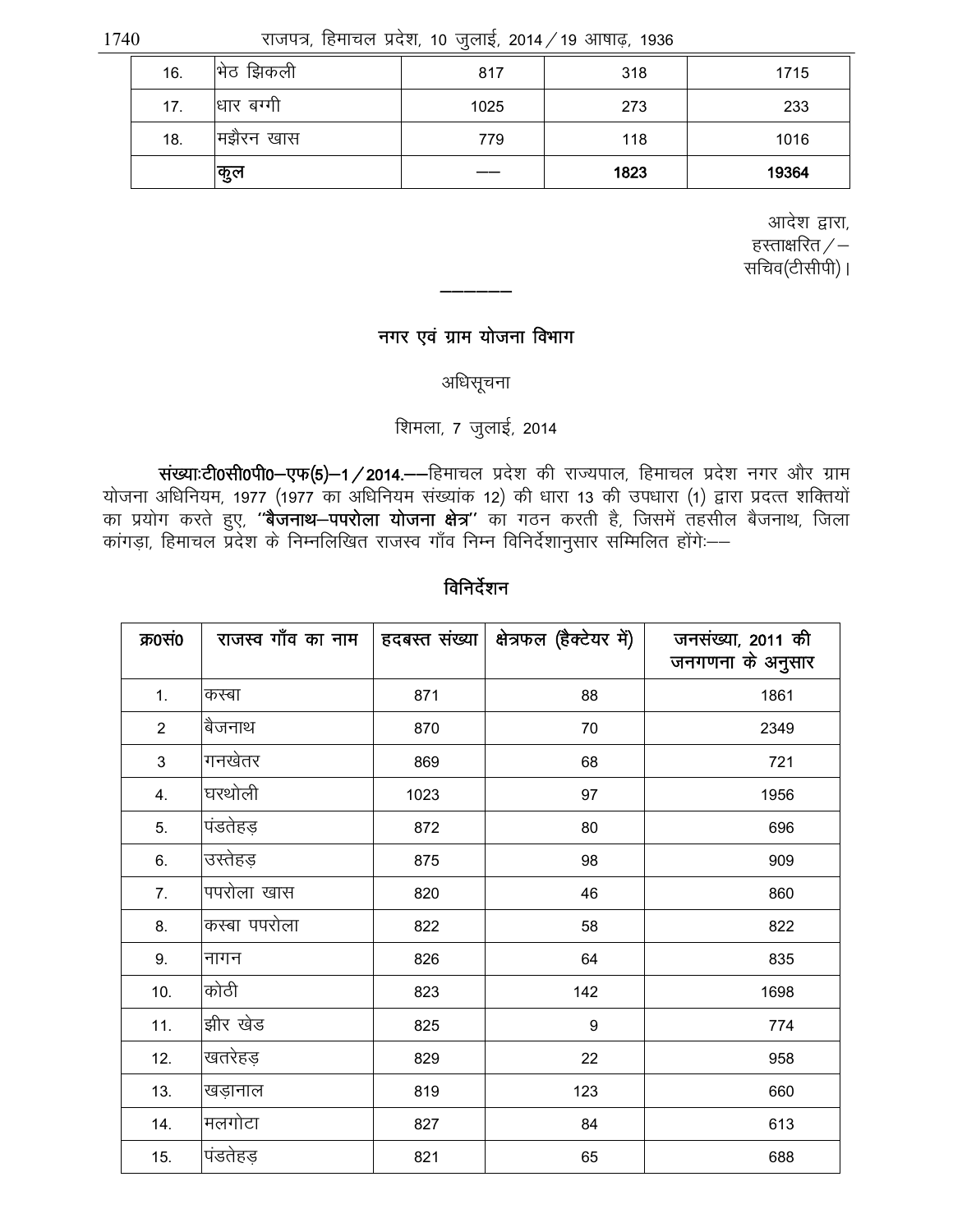राजपत्र, हिमाचल प्रदेश, 10 जुलाई, 2014 / 19 आषाढ, 1936

| 16. | झिकली<br>ਸਿਰ | 817  | 318  | 1715  |
|-----|--------------|------|------|-------|
| 17. | धार बग्गी    | 1025 | 273  | 233   |
| 18. | मझैरन खास    | 779  | 118  | 1016  |
|     | कुल          |      | 1823 | 19364 |

- उत्तर:— भेठ झिकली, हदबस्त संख्या 817, पपरोला खास हदबस्त संख्या 820, खड़ानाल हदबस्त संख्या 819 एवं मलगोटा हदबस्त संख्या 827 की बाहरी सीमा तक ।
- उत्तर दिशा में मोहाल मलगोटा हदबस्त संख्या 827 की बाहरी सीमा के क्रम में मोहाल गनखेतर पूर्व:— हृदबस्त संख्या 869, की बाहरी सीमा तक धार बग्गी हृदबस्त संख्या 1025, पूर्वी और घरथोली हृदबस्त संख्या 1023 की बाहरी सीमा और दक्षिण दिशा में मोहाल पंडतेहड़ हृदबस्त संख्या 872 की पूर्वी सीमा तक।
- मोहाल पंडतेहड हदबस्त संख्या 872, उस्तेहड़ हदबस्त संख्या 875 कस्बा हदबस्त संख्या 871, दक्षिण:— कोठी हदबस्त संख्या 823 की बाहरी सीमा तक और मोहाल मझैरन खास हदबस्त संख्या 779 की पर्वी सीमा तक।
- पश्चिम:–) मझैरन खास हदबस्त संख्या 779, मोहाल कोठी हदबस्त संख्या 823, कस्बा पपरोला हदबस्त संख्या 822, पंडतेहड़ हदबस्त संख्या 821 की बाहरी सीमा तक और मोहाल मेठ झिकली हदबस्त संख्या 817 की दक्षिण सीमा तक।

आदेश द्वारा, हस्ताक्षरित $\angle -$ सचिव(टी0सी0पी0)।

### नगर एवं ग्राम योजना विभाग

अधिसूचना

### शिमला, 7 जुलाई, 2014

संख्याःटी0सी0पी0-एफ(5)-1/2014.--हिमाचल प्रदेश नगर और ग्राम योजना अधिनियम, 1977, (1977 का अधिनियम संख्यांक 12) की धारा 13 की उपधारा (1) के अधीन अधिसूचना संख्याः .<br>टी0सी0पी-एफ(5)-1/2014 तारीख 07-07-2014 द्वारा "बैजनाथ-पपरोला योजना क्षेत्र" का गठन कर लिया गया है:

और उक्त योजना क्षेत्र के विद्यमान भू-उपयोग के मानचित्र को पूर्वोक्त अधिनियम की धारा 15 की उपधारा (1) के अधीन अभी तक प्रकाशित नहीं किया गया है:

और हिमाचल प्रदेश की राज्यपाल का समाधान हो गया है कि पूर्वोक्त योजना क्षेत्र में, भूमि उपयोग में सम्भावना है या मिट्टी के संरक्षण, भूमि खिसकने की रोकथांम या भूमि कटाव से संरक्षण हेतु हानिकारक समझा गया है और पूर्वोक्त अधिनियम के उपबन्धों के अनुसार उक्त क्षेत्र की योजना बनाना और विकास करना कठिन होने की सम्भावना है<sup>.</sup>

1741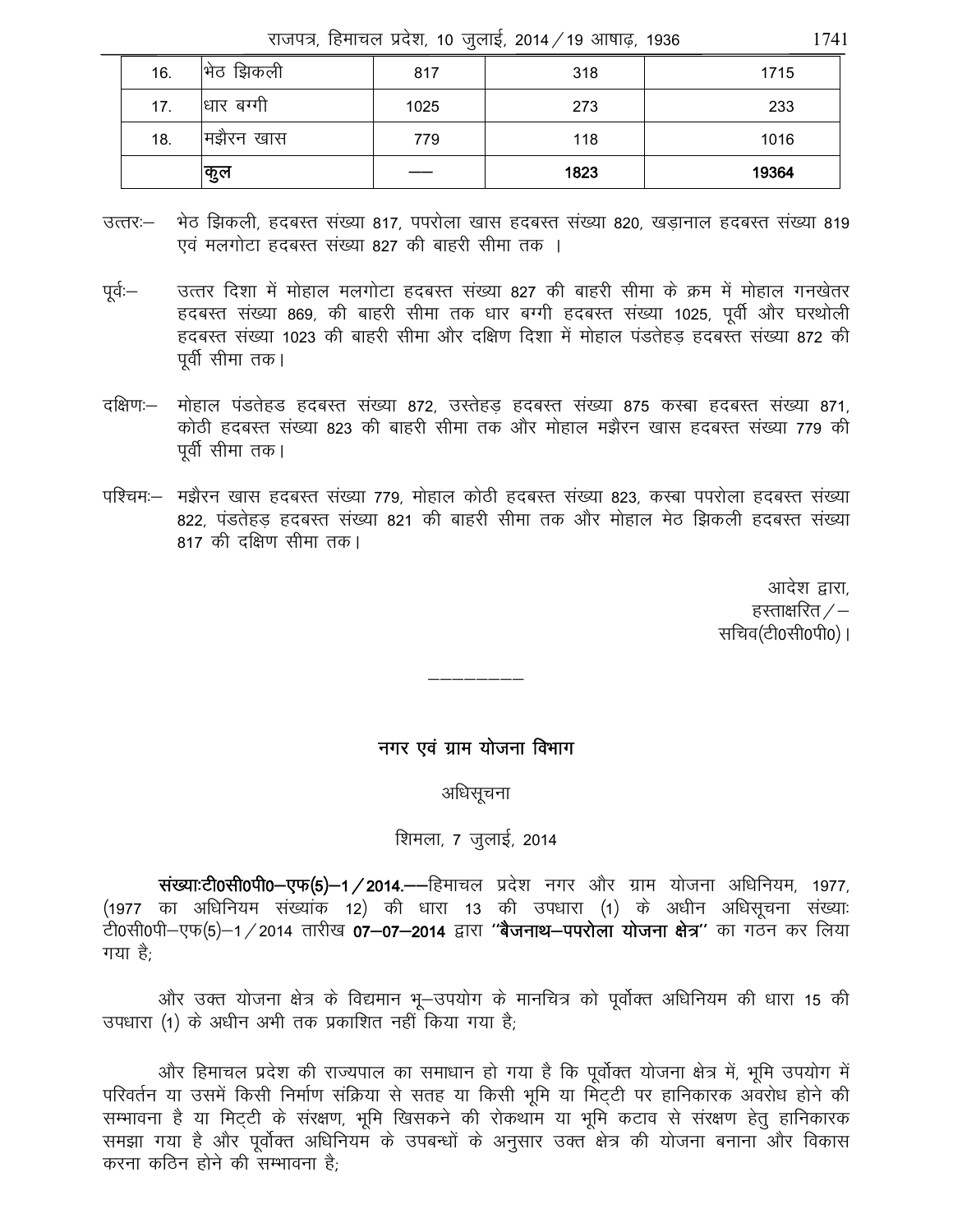अतः हिमाचल प्रदेश की राज्यपाल, हिमाचल प्रदेश नगर और ग्राम योजना अधिनियम, 1977 (1977 का अधिनियम सख्यांक 12) की धारा 15-क की उपधारा (1) द्वारा प्रदत्त शक्तियों का प्रयोग करते हुए, \*बैजनाथ-पपरोला योजना क्षेत्र" के विद्यमान भमि उपयोग मानचित्र पर, इस अधिसचना के राजपत्र, हिमाचल प्रदेश में प्रकाशित किए जाने की तारीख से **तीन वर्ष** की अवधि के लिए रोक लगाती है।

> आदेश द्वारा. हस्ताक्षरित $\angle$ – सचिव (टी0सी0पी0)।

[*Authoritative English Text of Government Notification No.TCP-F*(5)-1/2014 *Dated* 07-07-2014 *as required under clause* (3) *of Article* 348 *of the Constitution of India.*]

——————<br>——————

#### **TOWN AND COUNTRY PLANNING DEPARTMENT**

#### **NOTIFICATION**

*Shimla-2, the*  $7<sup>th</sup>$  *July, 2014* 

 **No. TCP- F(5)-1/2014.—**In exercise of the powers conferred by sub-section (3) of Section 1 of the Himachal Pradesh Town and Country Planning Act, 1977(Act No. 12 of 1977), the Governor of Himachal Pradesh is pleased to appoint the 7th day of July month, of the year, 2014 as the day on which the provisions of aforesaid Act shall come into force in the following Revenue villages of Tehsil Baijnath, District Kangra, Himachal Pradesh, as per specifications below:—

| Sr. No. | <b>Name of Revenue</b><br><b>Village</b> | <b>Hadbast No.</b> | Area (in<br>Hectares) | Population<br>(2011Census) |
|---------|------------------------------------------|--------------------|-----------------------|----------------------------|
| 1.      | Kasba                                    | 871                | 88                    | 1861                       |
| 2.      | Baijnath                                 | 870                | 70                    | 2349                       |
| 3.      | Gankheter                                | 869                | 68                    | 721                        |
| 4.      | Ghartholi                                | 1023               | 97                    | 1956                       |
| 5.      | Pandtehar                                | 872                | 80                    | 696                        |
| 6.      | Ustehar                                  | 875                | 98                    | 909                        |
| 7.      | Paprola Khas                             | 820                | 46                    | 860                        |
| 8.      | Kasba Paprola                            | 822                | 58                    | 822                        |
| 9.      | Nagan                                    | 826                | 64                    | 835                        |
| 10.     | Koti                                     | 823                | 142                   | 1698                       |
| 11.     | Jherkher                                 | 825                | 9                     | 774                        |
| 12.     | Khatrehar                                | 829                | 22                    | 958                        |
| 13.     | Kharanal                                 | 819                | 123                   | 660                        |
| 14.     | Malgota                                  | 827                | 84                    | 613                        |

#### **SPECIFICATIONS**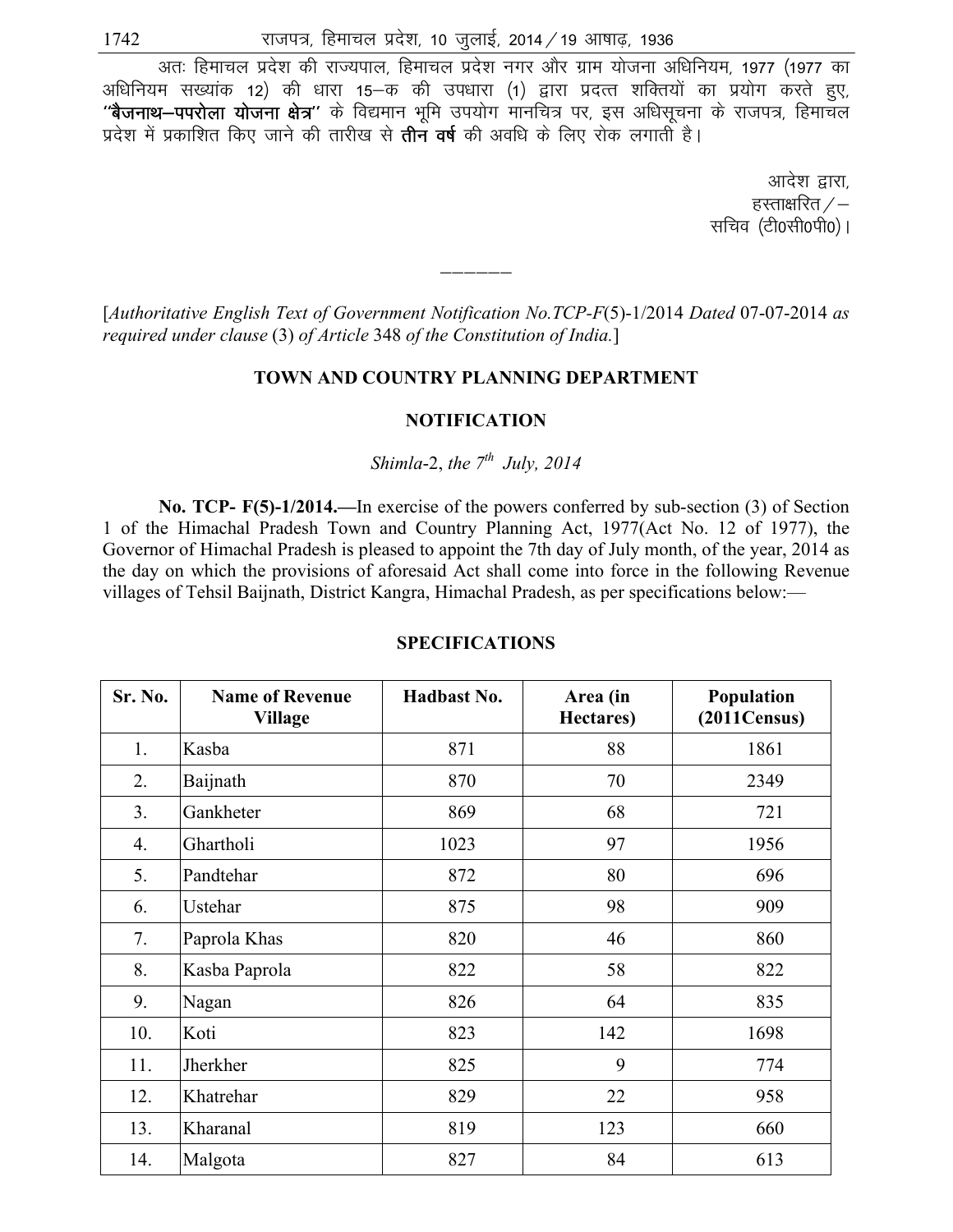राजपत्र, हिमाचल प्रदेश, 10 जुलाई, 2014 / 19 आषाढ़, 1936  $1743$ 

| 15. | Pandtehar           | 821  | 65   | 688   |
|-----|---------------------|------|------|-------|
| 16. | <b>Bheth Jhikli</b> | 817  | 318  | 1715  |
| 17. | Dhar Baggi          | 1025 | 273  | 233   |
| 18. | Majehrna Khas       | 779  | 118  | 1016  |
|     | Total               |      | 1823 | 19364 |

By order, Sd/- *Secretary* (*TCP*).

[*Authoritative English Text of Government Notification No. TCP-F*(5) 1/2014 *Dated* 07-07-2014 *as required under clause* (3) *of Article* 348 *of the Constitution of India.*]

**\_\_\_\_\_\_\_\_\_\_\_** 

### **TOWN AND COUNTRY PLANNING DEPARTMENT**

### **NOTIFICATION**

## *Shimla*-2, *the* 7*th July,* 2014

 **No.TCP- F(5)-1/2014.—**In exercise of the powers conferred by sub-section-(1) of Section 13 of the Himachal Pradesh Town and Country Planning Act, 1977 (Act No.12 of 1977), the Governor of Himachal Pradesh is pleased to constitute the "**Baijnath-Paprola Planning Area**" which will comprise of the following Revenue Villages of Tehsil Baijnath, District Kangra, Himachal Pradesh, as per specifications below:—

| Sr. No. | <b>Name of Revenue Village</b> | Hadbast No. | Area (in Hectares) | Population<br>(2011Census) |
|---------|--------------------------------|-------------|--------------------|----------------------------|
| 1.      | Kasba                          | 871         | 88                 | 1861                       |
| 2.      | Baijnath                       | 870         | 70                 | 2349                       |
| 3.      | Gankheter                      | 869         | 68                 | 721                        |
| 4.      | Ghartholi                      | 1023        | 97                 | 1956                       |
| 5.      | Pandtehar                      | 872         | 80                 | 696                        |
| 6.      | Ustehar                        | 875         | 98                 | 909                        |
| 7.      | Paprola Khas                   | 820         | 46                 | 860                        |
| 8.      | Kasba Paprola                  | 822         | 58                 | 822                        |
| 9.      | Nagan                          | 826         | 64                 | 835                        |
| 10.     | Koti                           | 823         | 142                | 1698                       |
| 11.     | Jherkher                       | 825         | 9                  | 774                        |
| 12.     | Khatrehar                      | 829         | 22                 | 958                        |

#### **SPECIFICATIONS**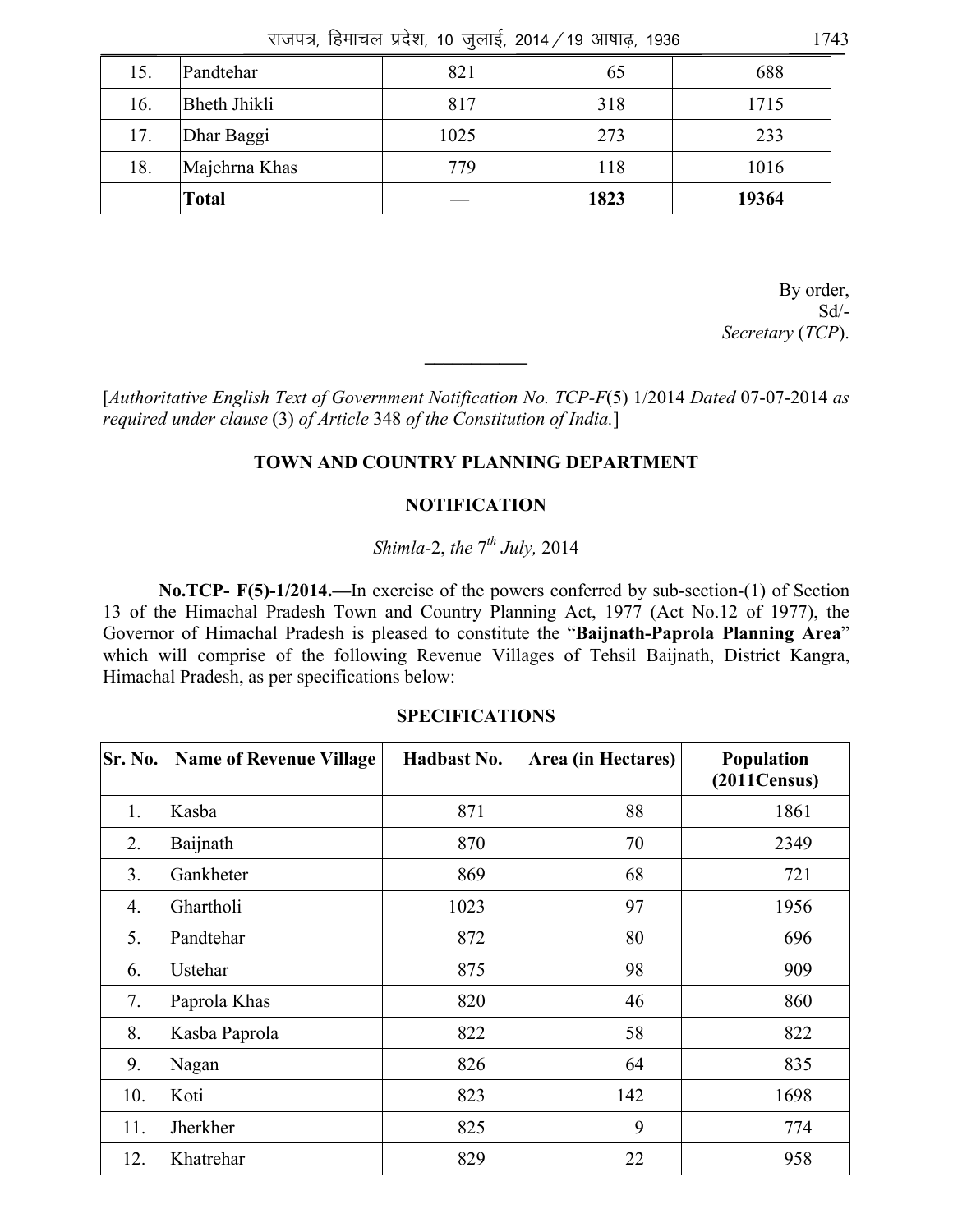| राजपत्र, हिमाचल प्रदेश, 10 जुलाई, 2014 / 19 आषाढ़, 1936<br>1744 |                     |      |      |       |
|-----------------------------------------------------------------|---------------------|------|------|-------|
| 13.                                                             | Kharanal            | 819  | 123  | 660   |
| 14.                                                             | Malgota             | 827  | 84   | 613   |
| 15.                                                             | Pandtehar           | 821  | 65   | 688   |
| 16.                                                             | <b>Bheth Jhikli</b> | 817  | 318  | 1715  |
| 17.                                                             | Dhar Baggi          | 1025 | 273  | 233   |
| 18.                                                             | Majehrna Khas       | 779  | 118  | 1016  |
|                                                                 | <b>Total</b>        |      | 1823 | 19364 |

- **North:** Upto outer boundary of Mohal Bheth Jhikli Hadbast No.817, Paprola Khas Hadbast No. 820, Khara Nal Hadbast No. 819 and Malgota Hadbast No. 827.
- **East:** Upto the outer boundary of Mohal Gankheter Hadbast No. 869 in continuity of the outer boundary of Mohal Malgota Hadbast No. 827 in north direction, followed by outer boundary of Dhar Baggi Hadbast No. 1025 and Ghartholi Hadbast No. 1023 and upto eastern boundary of Mohal Pandtehar Hadbast No. 872 in south direction.
- **South:** Upto outer boundary of MOhal Pandtehar Hadbast No. 872, Ustehar Hadbast No. 875,Kasba Hadbast No. 871, Kothi Hadbast No. 823 and upto eastern boundary of Mohal Majehrna Khas Hadbast No. 779.
- **West:** Upto outer boundary of Majehrna Khas Hadbast No. 779, Mohal Kothi Hadbast No. 823, Kasba Paprola Hadbast No. 822, Pandtehar Hadbast No. 821 and upto southern boundary of Mohal Bheth Jhikli Hadbast No.817

By order,  $Sd/-$ *Secretary* (*TCP*).

[*Authoritative English text of Government Notification No. TCP-F*(5) 1/2014 *Dated* 07-07-2014 *as required under clause* (3) *of Article* 348 *of the Constitution of India.*]

 $\frac{1}{2}$ 

### **TOWN AND COUNTRY PLANNING DEPARTMENT**

### **NOTIFICATION**

*Shimla*-2, *the* 7*th July,* 2014

 **No.TCP- F(5)-1/2014.—**Whereas "**Baijnath-Paprola Planning Area**" has been constituted under subsection (1) of Section -13 of the Himachal Pradesh Town and Country Planning Act, 1977 (Act No 12 of 1977) vide Notification No. TCP-F(5)-1/2014 Dated **07-07-2014** 

And whereas, existing land use map of the said Planning Area has not yet been published under Section- 15(1) of the aforesaid Act ;

 And whereas, the Governor of Himachal Pradesh is satisfied that in the aforesaid Planning Area, the change of land use or any building operation therein is likely to cause injurious